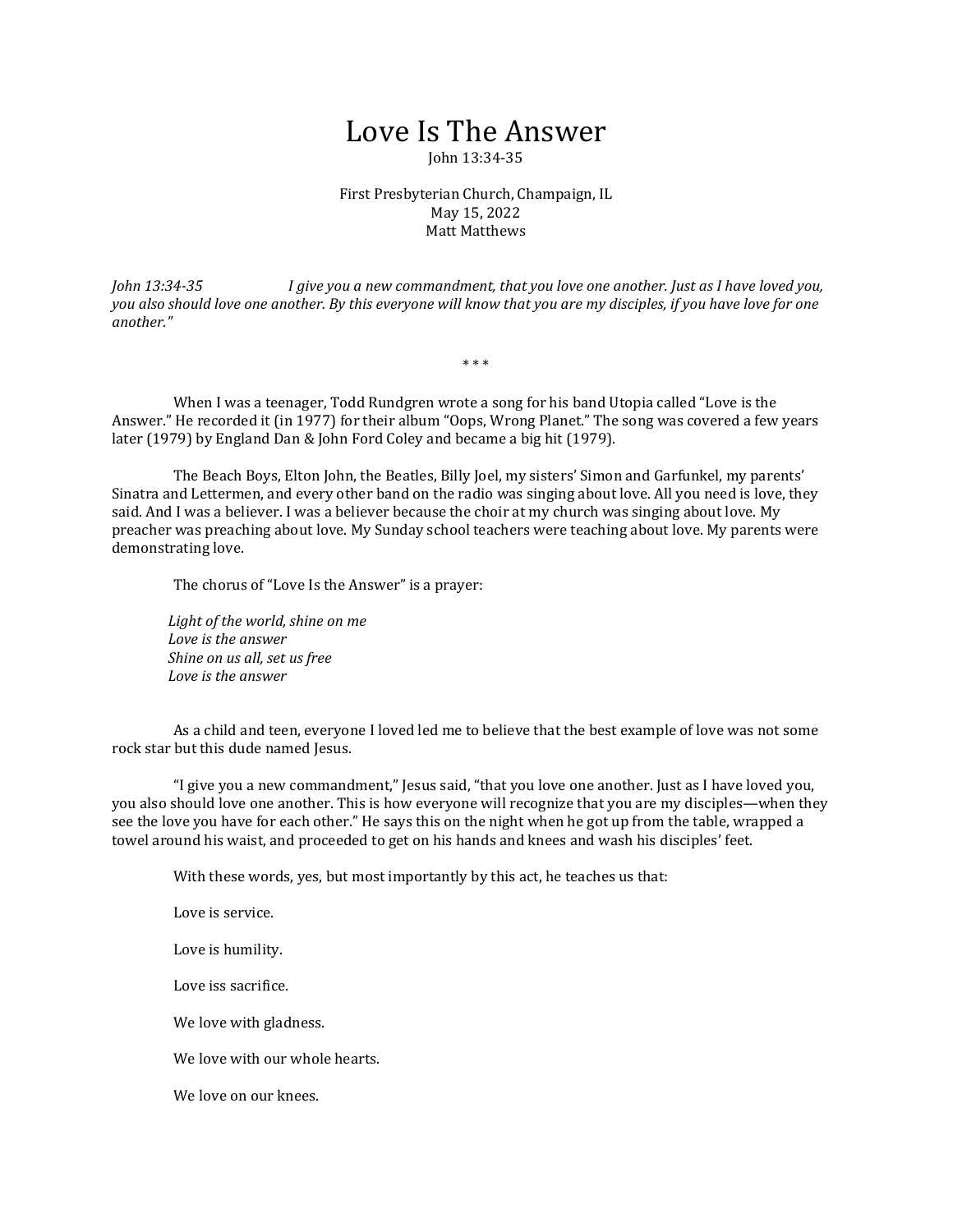Jesus loved even though he was derided, tempted to do otherwide, taunted, tricked, spat upon, jeered, crucified.

He said long before any song writer ever said it: *Love is the answer.*

And, amazingly, he invites us to love like this.

\* \* \*

 Tae Chong tells this story from the television program "Stories from the Stage" (episode 19, season 5). As he became a young man, "Lonliness became part of my tradition."

 Tae lives in Portland, Maine. He was born in Korea. His parents and brothers Immigrated to the US in 1976. He was always expected to marry a Korean woman. But there were only 4 in the Portland, Maine, community.

 His older brother fell in love with an Italian. His father disallowed the relationship. Father and son split.

 Tae resigned himself to estrangement from his family. He went to college; he moved out. He lost contact with his folks. He drifted away. When he was 28, he fell in love with a blonde-haired, blue-eyed girl with a big smile. Because tradition was important to her, Susan wanted to meet Tae's family. Tae explained that his parent's tradition would not accept her. Tae explained that his parents' tradition would not welcome her, could not welcome her.

Susan persisted.

 He called his mother. His mother invited him for dinner and said she'd make ox-tail soup. Tae explained that Susan was a vegetarian and she couldn't eat meat. Mother insisted they come.

That night, was a night of broken traditions.

Tae broke his tradition of not coming home.

Susan broke her tradition of not eating meat.

 And Tae's parents broke their tradition of not welcoming a blue-eyed, blonde-hair, future daughterin-law over for dinner.[1]

That night, love prevailed.

They all learned that *love is the answer.*

\* \* \*

 Jesus summarizes the law with his great commandment: love the LORD your God with all your heart, soul, mind, and strength. This is the greatest commandment, he says. And the second greatest is like the first: Love your neighbor as you love yourself.

Love is the answer.

But sometimes love is hard.